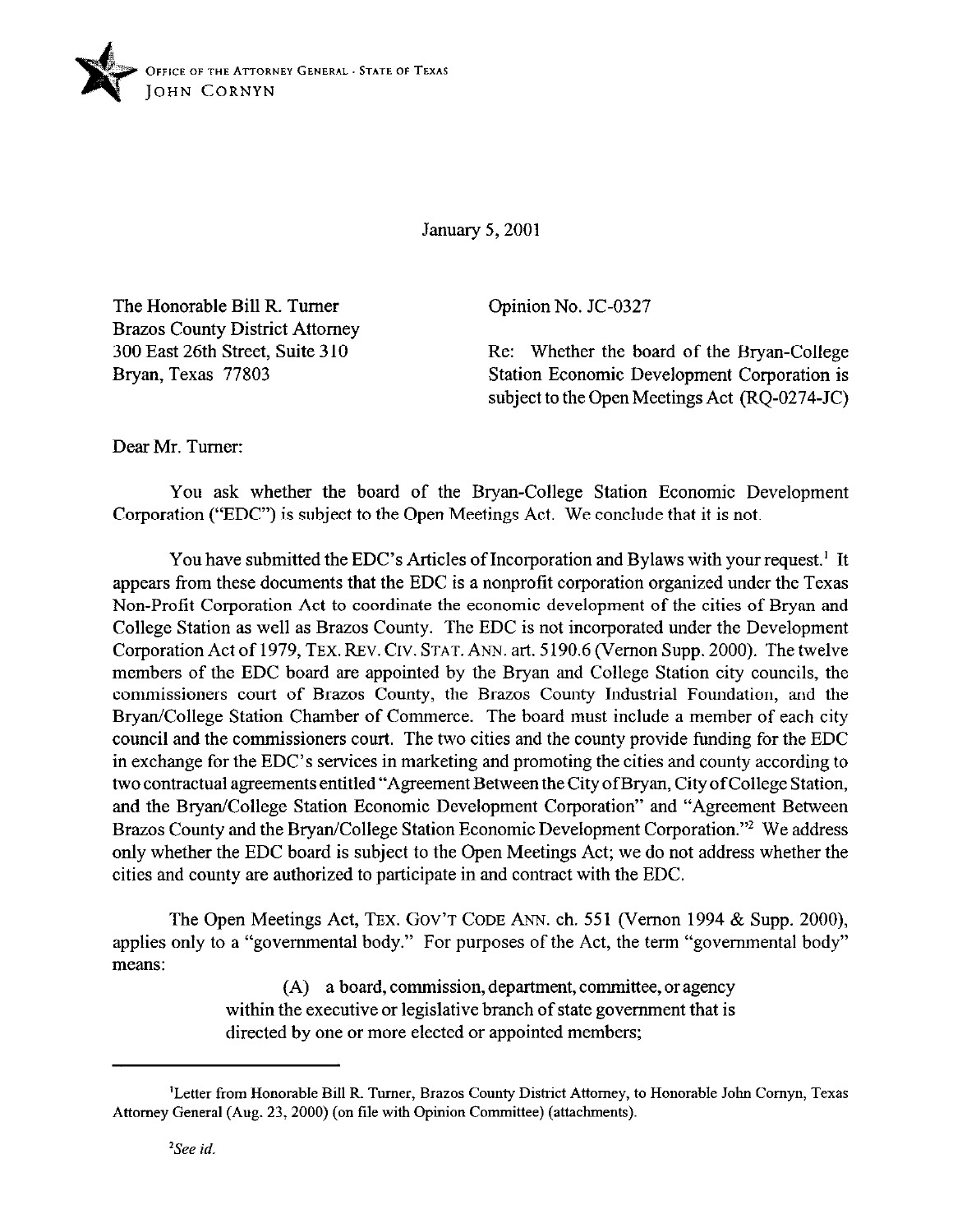- (B) a county *commissioners court* in the state;
- *(C) a municipal governing body* in the state;

(D) a deliberative body that has rulemaking or quasi-judicial power and that is classified as *a department, agency, or political subdivision of a county or municipality;* 

- *09* a school district board of trustees;
- (F) a county board of school trustees;
- (G) a county board of education;
- (H) *thegoverning board of a special district created by law;*

and

(1) a nonprofit corporation organized under Chapter 67, Water Code, that provides a water supply or wastewater service, or both, and is exempt from ad valorem taxation under Section 11.30, Tax Code.

*Id.* § 551.001(3) (Vernon Supp. 2000) (emphasis added). We have highlighted the most relevant items but, for the following reasons, conclude that none apply and that the EDC board is not a governmental body subject to the Act.

Because the EDC board's membership includes only one member of each of the two city councils and the county commissioners court, it is not a governmental body within the meaning of either subsection (B) or (C). See Tex. Att'y Gen. LO-96-113, at 1 ("The inclusion of one city council member on the [Chamber of Commerce] committee does not transform the body into a governmental body."). Furthermore, the EDC performs services for the cities and the county pursuant to a contract. Its board is not a deliberative body that has rule-making or quasi-judicial power and that is classified as a department, agency, or political subdivision of a county or municipality. It does not appear that the county or either city has delegated rule-making or quasijudicial power to the EDC. Thus, the EDC board is not a governmental body within the meaning of subsection (D). See *id.;* see also Tex. Att'y Gen. LO-93-55 (concluding that entities that contracted with city to provide economic development services and had not been delegated ndemaking or quasi-judicial power were not governmental bodies within meaning of statutory predecessor to subsection (D)). Finally, because it was organized by its incorporators under the Texas Non-Profit Corporation Act and not "created by law," the EDC is not a special district within the meaning of subsection (H). See Tex. Att'y Gen. LO-94-090 (concluding that Moore County Development, Inc., anonprotit corporation organized under Texas Non-Profit Corporation Act, was not a special district within meaning of Open Meetings Act); see *also* Tex. Att'y Gen. LO-93-55,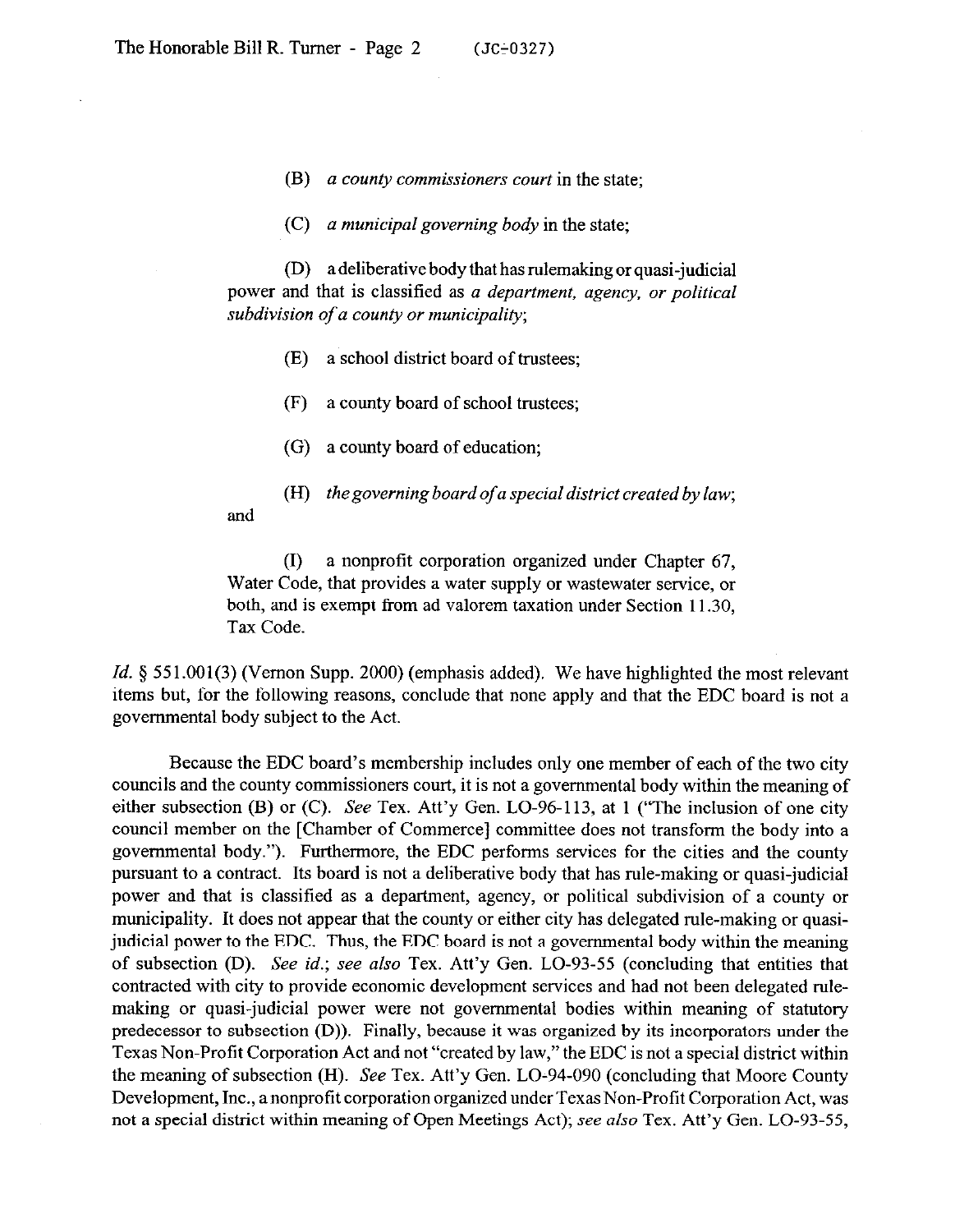$\bar{z}$ 

at 3 (noting that although specific statutes authorized city to contract with private entity to administer economic development program, entity was not created "by law").

Although a nonprofit corporation's articles of incorporation or bylaws may require adherence to the Open Meetings Act, none of the documents submitted with your request requires the EDC board to comply with the Open Meetings Act. Nor does the Texas Non-Profit Corporation Act contain such a requirement. See TEX. REV. CIV. STAT. ANN. arts. 1396-2.09 (Vernon 1997) ("The by-laws may contain any provisions for the regulation and management of the affairs of the corporation not inconsistent with law or the articles of incorporation."); 1396-2.10 ("Meetings of members shall be held at such place, either within or without this State, as may be provided in the by-laws."). Furthermore, the EDC does not appear to be an economic development corporation created under the Development Corporation Act of 1979 and subject to the Open Meetings Act by virtue of that statute. *Compare* Tex. Att'y Gen. LO-96-104 (concluding that the board of directors of Beeville-Bee County Redevelopment Authority Corporation was subject to the Open Meetings Act by virtue of section 11(b) of the Development Corporation Act of 1979, article 5190.6 of the Revised Civil Statutes).

Accordingly, we conclude that the EDC board is not subject to the Open Meetings Act.